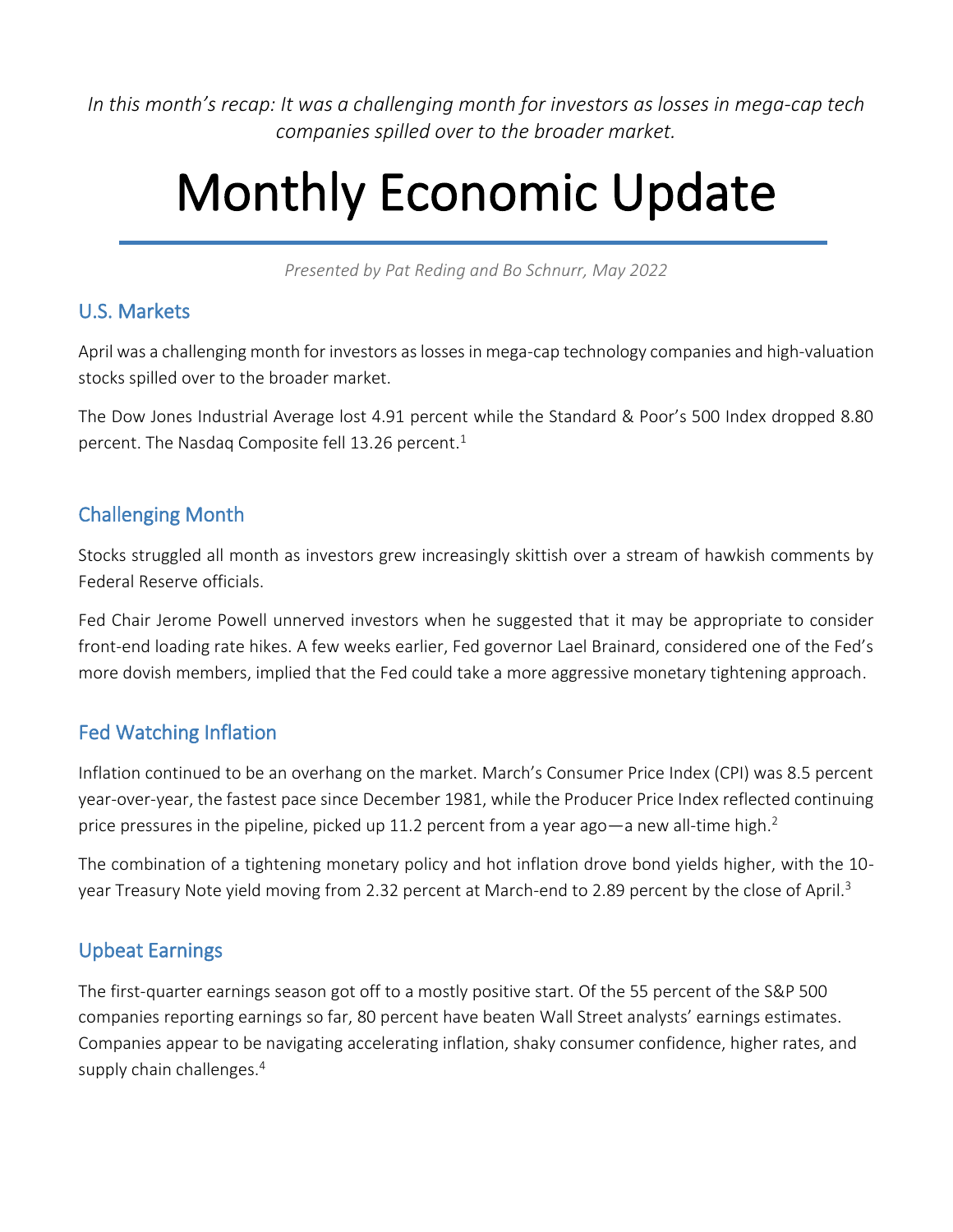Markets closed out April with a volatile week, reflecting the general investor unease that weighed on markets all month.

#### Sector Scorecard

Only one sector managed to post a gain: Consumer Staples (+2.31 percent). The remaining sectors moved lower, with losses in Energy (-1.69 percent), Real Estate (-3.56 percent), Utilities (-4.30 percent). Communications Services (-14.13 percent), Consumer Discretionary (-11.96 percent), Financials (-9.94 percent), Health Care (-4.89 percent), Industrials (-7.61 percent), Materials (-3.54 percent), and Technology (-11.02 percent). 5

## What Investors May Be Talking About in May

In May, investors will be adjusting to the most recent Fed decision about short-term rates and looking for clues about what to expect at the next few Federal Open Market Committee (FOMC) meetings. The two upcoming meetings will be held in fairly quick succession: June 14–15 and July 26–27.<sup>6</sup>

While the markets may have already priced in some of the Fed's plans for higher rates, it's unclear how investors will react when governors provide guidance for the rest of the year.





*Starting a small business? A written plan is handy for forecasting, budgeting, and presenting your idea to potential investors. A written plan is far preferable to one you keep in your head.*

## World Markets

Global markets trended lower as China's lockdowns and the war in Ukraine continued to weigh on investor sentiment.

Major European markets moved lower as investors grappled with an uncertain energy picture. Italy lost 3.07 percent, Germany dropped 2.2 percent, and France fell 1.89 percent.<sup>7</sup>

Stocks in the Pacific Rim markets were under pressure. China's Hang Seng Index lost 4.13 percent, Korea's KOSPI Index slipped 2.27 percent, and Australia's ASX 200 lost 0.86 percent.<sup>8</sup>

#### **Indicators**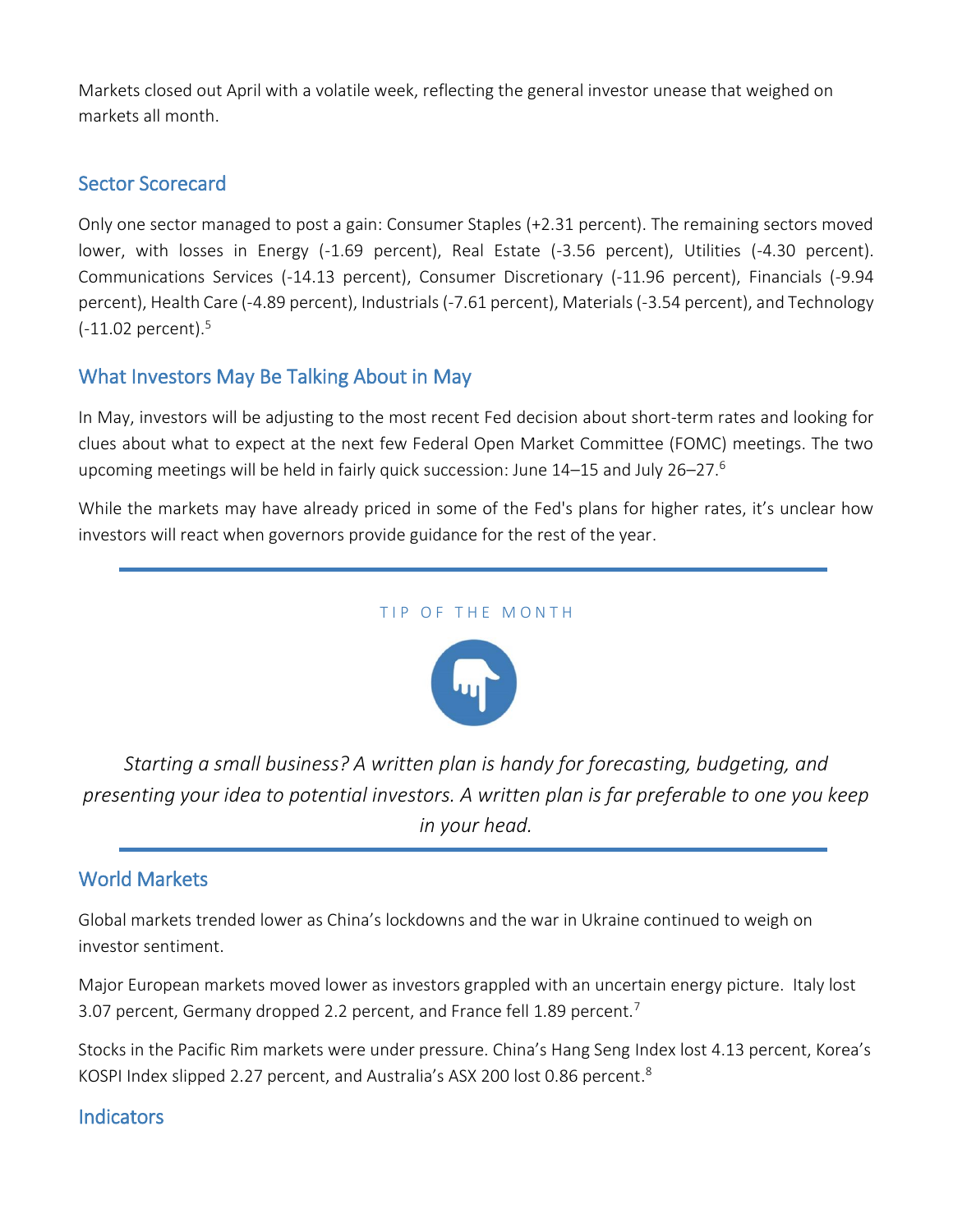Gross Domestic Product: The economy shrank at an annualized rate of 1.4 percent in the first quarter. The decline in GDP growth was largely attributable to a widening trade deficit and a slowing rate of inventory build-up by businesses. 9

Employment: The unemployment rate dipped to 3.6 percent as employers added 431,000 jobs in March, while January and February estimates were revised higher. This marks the eleventh consecutive month that payrolls have increased by more than 400,000. Wage growth (+5.1 percent in February), while strong, remains below the rate of inflation. 10

Retail Sales: Retail sales rose 0.5 percent in March. Much of that gain was attributable to an 8.9 percent jump in sales at gas stations, a reflection of rising gasoline prices. $^{\rm 11}$ 

Industrial Production: Industrial production expanded by 0.9 percent, as factory capacity utilization rose to 78.8 percent, the highest since 2007.<sup>12</sup>

Housing: Housing starts rose 0.3 percent. Economists had expected a decline for the month. The increase was driven by a jump in multifamily homes, as starts of single family homes tumbled.<sup>13</sup>

Sales of existing homes fell 2.7 percent in March amid higher mortgage rates and home prices. The median price of an existing home sold last month was \$375,300, which represents a 15 percent increase from March 2021 and the highest price ever recorded.<sup>14</sup>

New home sales slowed in March, falling 8.6 percent from February and 12.6 percent from March 2021.<sup>15</sup>

Consumer Price Index: Consumer inflation hit a 40-year high, climbing 8.5 percent year-over-year. Core inflation (excludes the more volatile energy and food prices) rose 6.5 percent over last year, the steepest increase since August 1982. 16

Durable Goods Orders: Durable goods orders increased 0.8 percent, in line with expectations. Excluding the defense sector, durable goods orders rose by 1.2 percent.<sup>17</sup>

#### QUOTE OF THE MONTH



*"Surround yourself only with people who are going to take you higher."*

*OPRAH WINFREY*

The Fed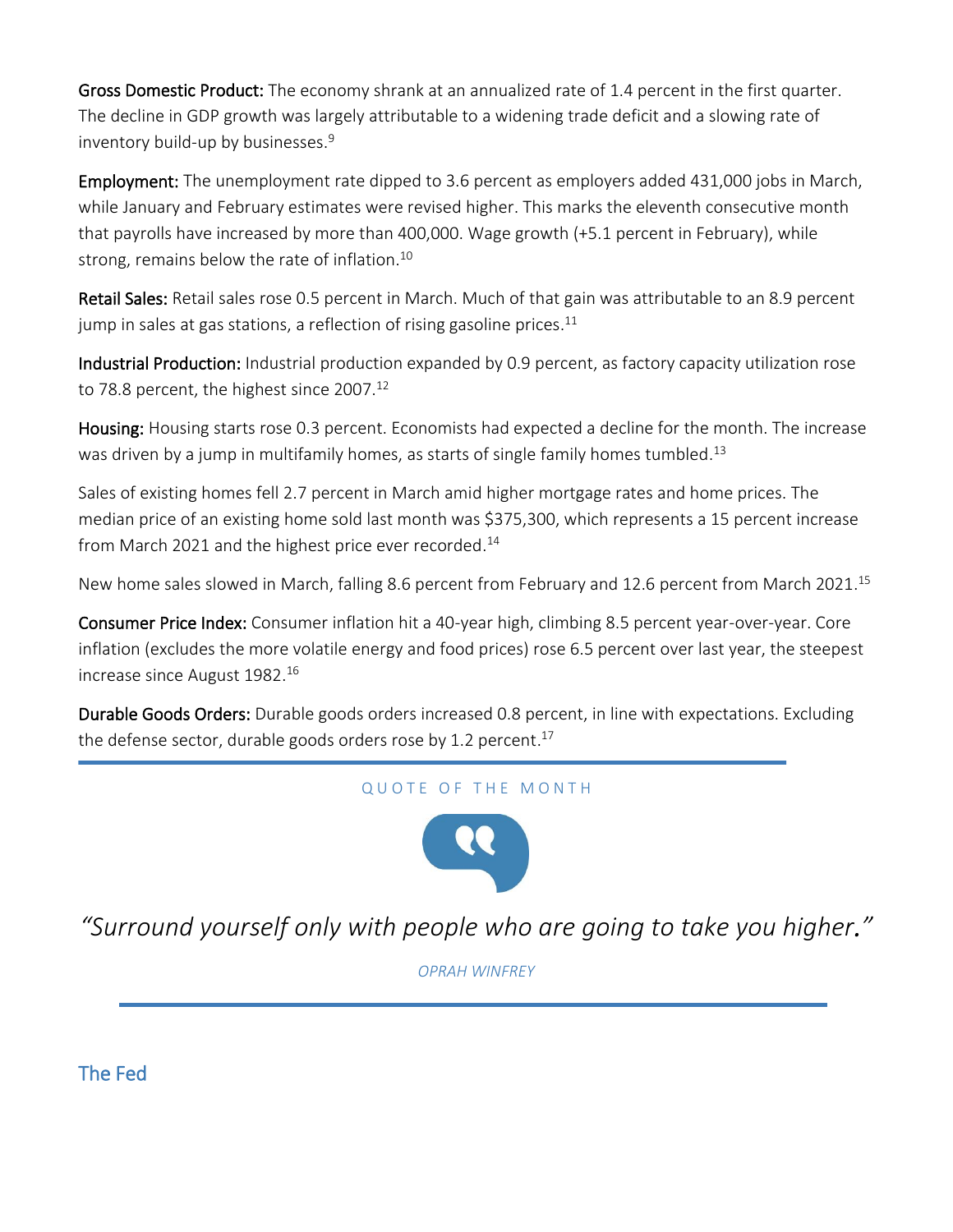On April 6th, the minutes from March's FOMC meeting were released. These pointed to a growing consensus for one or more future rate hikes of 50 basis points and a general agreement on a framework for reducing the Fed's balance sheet by \$95 billion per month.

The balance sheet reduction is likely to begin in May and be phased in over three months.<sup>18</sup>

During the FOMC meeting, the participants concluded, "Ukraine was perceived as adding to the uncertainty around the outlook for economic activity and inflation, as the conflict carried the risk of further exacerbating supply chain disruptions and of putting additional upward pressure on inflation by boosting the prices for energy, food, and other key commodities."<sup>19</sup>

| <b>MARKET INDEX</b> | <b>Y-T-D CHANGE</b> | <b>April 2022</b> |
|---------------------|---------------------|-------------------|
| <b>DJIA</b>         | $-9.25%$            | $-4.91%$          |
| NASDAQ              | $-21.16%$           | $-13.26%$         |
| S&P 500             | $-13.31%$           | $-8.80\%$         |

| <b>BOND YIELD</b>     | 7-T-D | <b>April 2022</b> |
|-----------------------|-------|-------------------|
| <b>10 YR TREASURY</b> | 1.38% | 2.89%             |

Sources: Yahoo Finance, April 30, 2022.

The market indexes discussed are unmanaged and generally considered representative of their respective markets. Individuals cannot directly invest in unmanaged indexes. Past performance does not guarantee future results. U.S. Treasury Notes are guaranteed by the federal government as to the timely payment of principal and interest. However, if you sell a Treasury Note prior to maturity, it may be worth more or less than the original price paid.

#### THE MONTHLY RIDDLE



# *You use it between your head and your toes; the more it works, the thinner it grows. What is it?*

*LAST MONTH'S RIDDLE: 1987, 1993, 1997, 1999. These are not only years on the calendar, but also prime numbers. After 1999, what was the next year that was also a prime number?*

*ANSWER: 2003.*